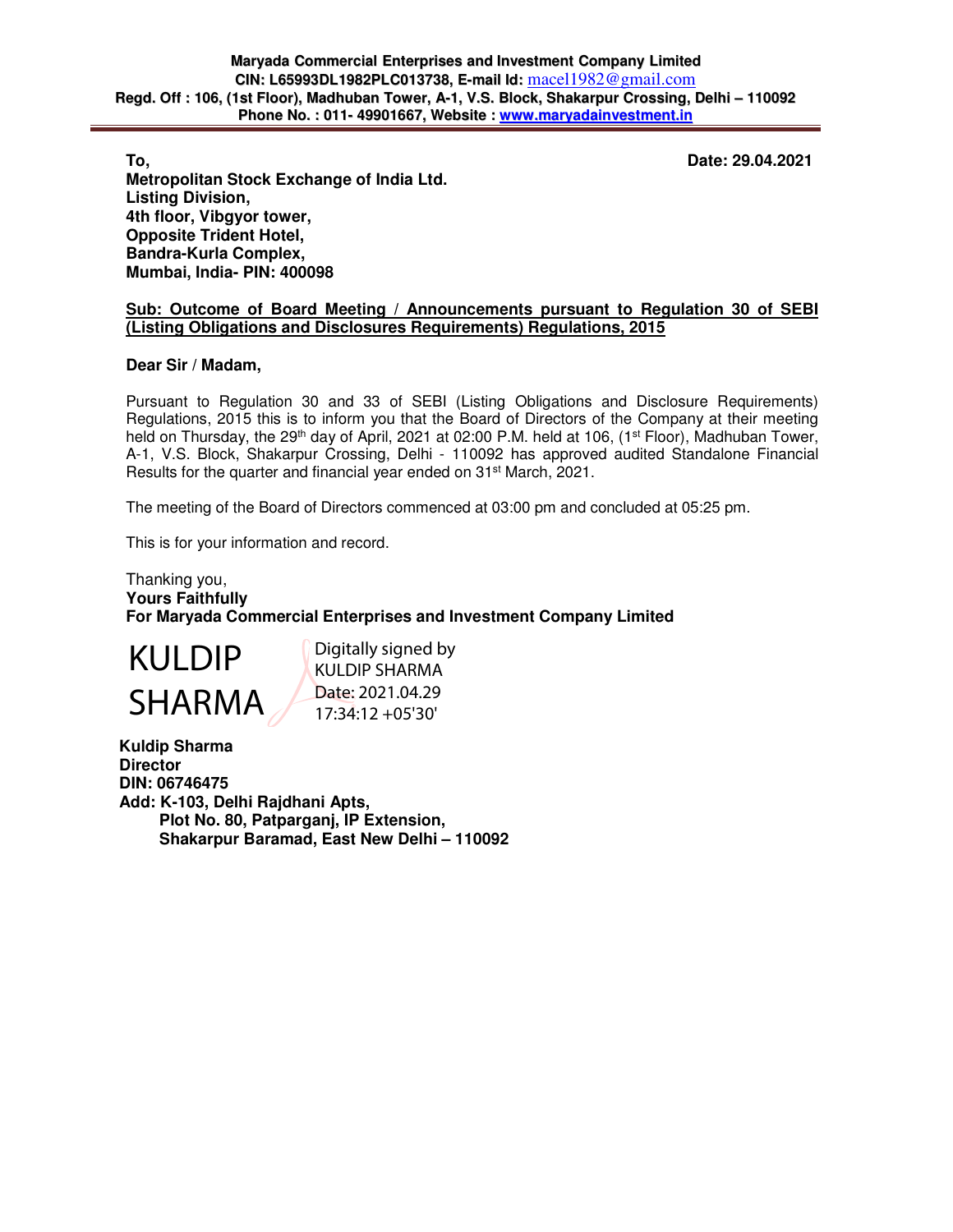### **MARYADA COMMERCIAL ENTERPRISES & INVESTMENT CO. LTD. Registered Office: 106, (1st Floor) Madhubhan Tower, A-1 V.S Block Shakarpur Crossing New Delhi-110092 E-mail : macel1982@gmail.com, Website: www.maryadainvestment.in AUDITED FINANCIAL RESULTS FOR THE QUARTER AND FINANCIAL YEAR ENDED 31ST MARCH, 2021**

|                    |                                                           |            |             | and a minimum mathematic a comparing containment in the antical country and these paths included |                   | $(In$ INR)   |  |
|--------------------|-----------------------------------------------------------|------------|-------------|--------------------------------------------------------------------------------------------------|-------------------|--------------|--|
|                    | <b>Quarter</b> ended                                      |            |             |                                                                                                  | <b>Year Ended</b> |              |  |
| <b>Particulars</b> |                                                           | 31.03.2021 | 31.12.2020  | 31.03.2020                                                                                       | 31.03.2021        | 31.03.2020   |  |
|                    |                                                           | (Audited)  | (Unaudited) | (Audited)                                                                                        | (Audited)         | (Audited)    |  |
|                    | <b>Revenue from operations</b>                            |            |             |                                                                                                  |                   |              |  |
|                    | a) Interest Income                                        | 85,971     | 79.411      | $-349.396$                                                                                       | 357,368           | 275,727      |  |
|                    | b) Dividend Income                                        | 329,993    | 397.534     | 352,203                                                                                          | 1,761,805         | 1,503,421    |  |
|                    | c) Net gain on fair value changes                         | 2,941,866  | 4,935,598   | $-6.990.289$                                                                                     | 13,766,283        | $-6,990,289$ |  |
|                    | Total                                                     | 3,357,830  | 5,412,543   | $-6,987,481$                                                                                     | 15,885,456        | $-5,211,141$ |  |
| 2.                 | <b>Other Income</b>                                       | 26,018     |             | 3,287                                                                                            | 26,018            | 3,287        |  |
| 3.                 | Total Income $(1+2)$                                      | 3,383,848  | 5,412,543   | $-6.984.194$                                                                                     | 15.911.474        | $-5,207,854$ |  |
| 4.                 | <b>Expenses</b>                                           |            |             |                                                                                                  |                   |              |  |
|                    | a) Finance Costs                                          | 141,817    | 141,816     | 126,494                                                                                          | 567,265           | 508,757      |  |
|                    | b) Employee benefit expense                               | 414,226    | 366,589     | 415,089                                                                                          | 1,435,896         | 1,660,356    |  |
|                    | c) Depreciation and amortisation expense                  | $-711$     | 1,725       | 2,708                                                                                            | 4,463             | 12,083       |  |
|                    | d) Other expenses                                         | 197,298    | 156,383     | 145,750                                                                                          | 593,112           | 520,065      |  |
|                    | <b>Total Expense (4)</b>                                  | 752.630    | 666.513     | 690,041                                                                                          | 2,600,736         | 2.701.261    |  |
| 5.                 | Profit before tax (3-4)                                   | 2,631,218  | 4,746,030   | $-7,674,236$                                                                                     | 13,310,738        | $-7,909,115$ |  |
| 6.                 | <b>Tax Expense</b>                                        |            |             |                                                                                                  |                   |              |  |
|                    | a) Current tax                                            | 174,560    |             | 8,854                                                                                            | 174,560           | 8,854        |  |
|                    | b) Deferred tax                                           | $-203$     | $-302$      | $-1,020$                                                                                         | $-1,109$          | $-1,397$     |  |
|                    | Total tax expense                                         | 174,357    | $-302$      | 7.834                                                                                            | 173.451           | 7,457        |  |
| 7.                 | Profit for the period (5-6)                               | 2,456,861  | 4,746,332   | $-7,682,070$                                                                                     | 13,137,287        | $-7,916,572$ |  |
| 8.                 | Other comprehensive income                                |            |             |                                                                                                  |                   |              |  |
|                    | (i) Items that will not be reclassified to profit or loss |            |             |                                                                                                  |                   |              |  |
|                    | a) Fair value changes in Equity Instruments               | 615,195    | 2,359,960   | $-2,130,432$                                                                                     | 3,692,429         | $-1,498,110$ |  |
|                    | b) Tax impact on above                                    | -929,311   |             |                                                                                                  | -929,311          |              |  |
| 9.                 | Total Comprehensive income for the period $(7+8)$         | 2,142,746  | 7,106,292   | $-9,812,502$                                                                                     | 15,900,406        | $-9,414,682$ |  |
| 10.                | Paid-up equity share capital (Rs. 10/- per share)         | 12,450,000 | 12,450,000  | 12,450,000                                                                                       | 12,450,000        | 12,450,000   |  |
| 11.                | Earnings per Share (EPS)- not anualised (Rs.)             |            |             |                                                                                                  |                   |              |  |
|                    | a) Basic                                                  | 1.97       | 3.81        | $-6.17$                                                                                          | 10.55             | $-6.36$      |  |
|                    | b) Diluted                                                | 1.97       | 3.81        | $-6.17$                                                                                          | 10.55             | $-6.36$      |  |

See accompanying notes to financial results

|    | $(In$ INR)<br>Statement of Audited Assets and Liabilities as at 31st March 2021     |                                 |                     |                     |  |  |
|----|-------------------------------------------------------------------------------------|---------------------------------|---------------------|---------------------|--|--|
|    |                                                                                     |                                 | As at 31-March-2021 | As at 31-March-2020 |  |  |
| Ī. | <b>ASSETS</b>                                                                       |                                 |                     |                     |  |  |
|    | <b>Financial Assets</b>                                                             |                                 |                     |                     |  |  |
|    | a.                                                                                  | Cash and cash equivalents       | 9,468,369           | 2,516,758           |  |  |
|    | b.                                                                                  | Investments                     | 70,228,095          | 59,835,083          |  |  |
|    | c.                                                                                  | <b>Other Financial Assets</b>   | 65,101              | 25,364              |  |  |
|    | <b>Non-Financial Assets</b>                                                         |                                 |                     |                     |  |  |
|    | a.                                                                                  | Property, Plant and Equipment   | 16,807              | 21,270              |  |  |
|    | b.                                                                                  | Current tax assets              | 159,479             | 27,655              |  |  |
|    | c.                                                                                  | Deferred tax assets (Net)       |                     | 447                 |  |  |
|    | d.                                                                                  | Other non-financial assets      | 404,336             | 339,315             |  |  |
|    | <b>TOTAL ASSETS</b>                                                                 |                                 | 80,342,187          | 62,765,892          |  |  |
| П. | <b>LIABILITIES AND EQUITY</b><br><b>LIABILITIES</b><br><b>Financial Liabilities</b> |                                 |                     |                     |  |  |
|    | a.                                                                                  | Borrowings                      | 3,967,693           | 4,932,735           |  |  |
|    | <b>Non-Financial Liabilities</b>                                                    |                                 |                     |                     |  |  |
|    | a.                                                                                  | Curent tax liability            | 174,560             |                     |  |  |
|    | b.                                                                                  | Deferred tax liabilities (Net)  | 927,754             |                     |  |  |
|    | c.                                                                                  | Other non-financial liabilities | 225,085             | 218,774             |  |  |
|    | Equity                                                                              |                                 |                     |                     |  |  |
|    | a.                                                                                  | <b>Equity Share Capital</b>     | 12,450,000          | 12,450,000          |  |  |
|    | b.                                                                                  | Other Equity                    | 62,597,095          | 45,164,382          |  |  |
|    |                                                                                     | TOTAL LIABILITIES AND EQUITY    | 80,342,187          | 62,765,892          |  |  |

For Rajesh Suresh Jain & Associates Chartered Accountants Firm Registration No.: 017163N

Rajesh Jain J<sub>AIN</sub><br>Partner<br>M. No.: 098229<br>Date of signing : 29.04.2021<br>Place of signing : New Delhi RAJESH Digitally signed by **PAJESH DATE: 2021.04.29**<br>JAIN **Date: 2021.04.29**  For and on behalf of Board of Directors

km<del>ap sharm</del>a<br>L**GHARM**<br>DIN : 06746475 KULDIP SHARMA Digitally signed by KULDIP SHARMA Date: 2021.04.29 17:17:52 +05'30'

Date of Signing : 29.04.2021 Place of Signing : New Delhi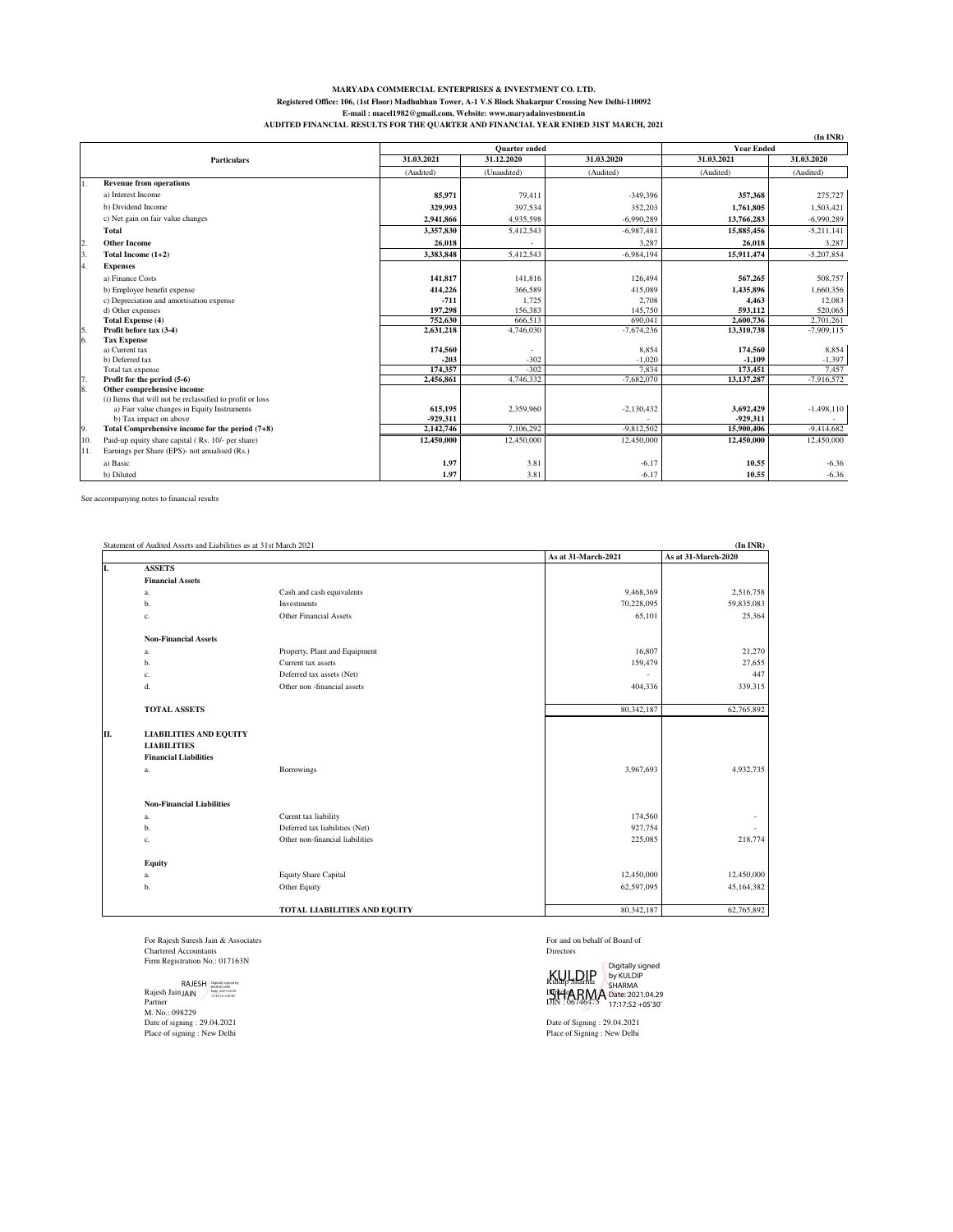**Cash Flow Statement for the year ended March 31, 2021**

|    | <b>Particulars</b>                                           | <b>Year Ended</b> |               |  |
|----|--------------------------------------------------------------|-------------------|---------------|--|
|    |                                                              | 31.03.2021        | 31.03.2020    |  |
|    |                                                              | (Audited)         | (Audited)     |  |
|    |                                                              |                   |               |  |
| A. | Cash Flow from Operating Activities                          |                   |               |  |
|    | Profit before tax                                            | 13,310,738        | $-7.909.115$  |  |
|    | <b>Adjustments for:</b>                                      |                   |               |  |
|    | Depreciation                                                 | 4,463             | 12,083        |  |
|    | Notional interest on borrowings                              | 567,265           | 508,757       |  |
|    | Net gain/ (loss) on financial instruments                    | $-13,766,283$     | 6.990.289     |  |
|    | Cash generated form operation before working capital changes | 116,183           | -397.986      |  |
|    | <b>Working capital changes</b>                               |                   |               |  |
|    | Increase/ (decrease) in other financial assets               | $-39.737$         | 4.908         |  |
|    | Increase/ (decrease) in other non-financial assets           | $-65.021$         | $-109.105$    |  |
|    | (Increase) /decrease in other non financial liabilities      | 6,312             | 14,067        |  |
|    | <b>Cash Flows before OCI and Tax</b>                         | 17,737            | -488,116      |  |
|    | Income tax paid                                              | $-131,825$        | 21.766        |  |
|    | Net cash flow from/ (used) in operating activities           | $-114,088$        | -466,351      |  |
|    |                                                              |                   |               |  |
| B. | <b>Investing Activities</b>                                  |                   |               |  |
|    | Purchase of Investments                                      | $-3,053,081$      | $-32,668,912$ |  |
|    | Sale of Investments                                          | 10,118,780        | 34,355,008    |  |
|    | Net cash flow from/ (used in) investing activities           | 7,065,699         | 1,686,096     |  |
|    |                                                              |                   |               |  |
| C. | <b>Financing Activities</b>                                  |                   |               |  |
|    | Proceeds/ (Repayment) of borrowings                          |                   |               |  |
|    | Net cash flow from/ (used in) financing activities           | ٠                 | $\sim$        |  |
|    | Net change in cash and cash equivalents                      | 6,951,610         | 1,219,745     |  |
|    | Cash and cash equivalents at the beginning of the year       | 2,516,759         | 1.297.014     |  |
|    | Cash and cash equivalents at the end of the year             | 9.468.369         | 2.516.759     |  |
|    |                                                              |                   |               |  |

**MARYADA COMMERCIAL ENTERPRISES & INVESTMENT CO. LTD.**

**Registered Office: 106, (1st Floor) Madhubhan Tower, A-1 V.S Block Shakarpur Crossing New Delhi-110092**

**E-mail : macel1982@gmail.com, Website: www.maryadainvestment.in**

**AUDITED FINANCIAL RESULTS FOR THE QUARTER AND FINANCIAL YEAR ENDED 31ST MARCH, 2021**

#### **Notes:**

- 1. The above Financial Results for the quarter and financial year ended March 31st, 2021 have been reviewed by the Audit Committee and approved by the Board of Directors at their respective meetings held on 29th April, 2021.
- 2. The Company has adopted Indian Accounting Standards ('lnd AS') notified under Section 133 of the Companies Act, 2013 ("the Act") read with the Companies (India Accounting Standards) Rules, 2015, from 1st April, 2019 and the effective date of such transition is 1st April, 2018. Such transition has been carried out from the erstwhile Accounting Standards notified under the Act read with relevant Rules issued thereunder ( 133 of the Act read with relevant Rules issued thereunder.

3. The Comapany is registered as NBFC with RBI & at presents there are no reportable segment as per Indian Accounting Standard - 108 on "Operating Segments" in respect of the Company.

4. The figures for the last quarter of the current and previous financial year are the balancing figures between audited figures in respect of the full financial year and the published year to date figures up to the end of third quarter of the current and previous financial year which were subject to limited review by statutory auditors.

5. Previous Period/year figures have been regrouped and/or rearranged, wherever necessary to make their classification comparable with the current period/year.

> **For Rajesh Suresh Jain & Associates Chartered Accountants Firm Reg. No.: 017163N**

RAJESH JAIN Digitally signed by RAJESH JAIN Date: 2021.04.29 17:34:05 +05'30'

**Partner M. No. 098229**

 **Date of signing : 29.04.2021 Place of signing : New Delhi** 

**For and on behalf of the Board of Directors of**

KULDIP SHARMA Digitally signed by KULDIP SHARMA Date: 2021.04.29 17:29:06 +05'30'

**KULDIP SHARMA Rajesh Jain DIRECTOR DIN: 06746475**

 **Date of signing : 29.04.2021 Place of signing : New Delhi**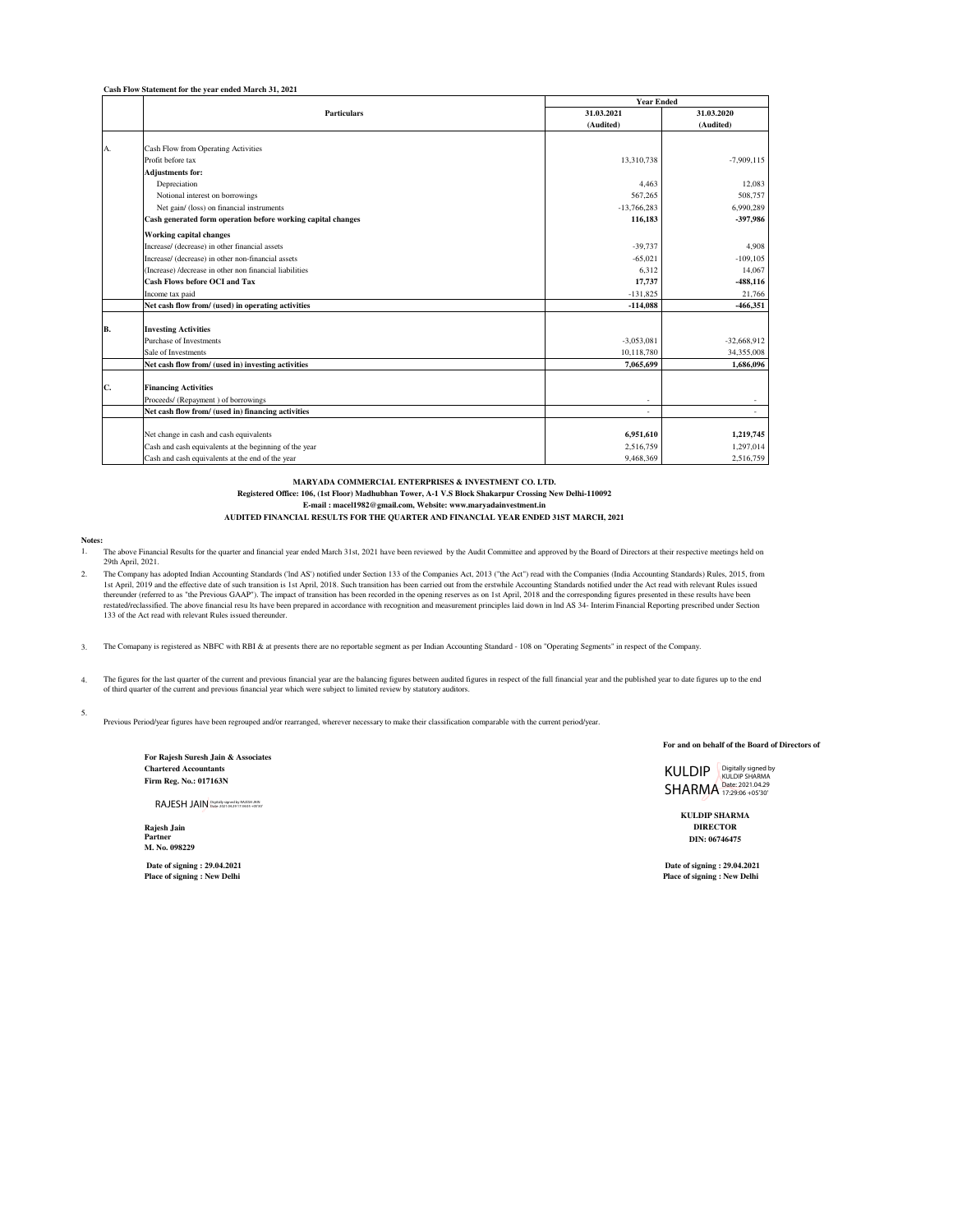

RAJESH SURESH JAIN AND ASSOCIATES

**Chartered Accountants**

Auditor's Report on Quarterly Financial Results and Year to Date Results of the Company Pursuant to the Regulation 33 of the SEBI (Listing Obligation and Disclosure Requirements) Regulations, 2015

To

The Board of Directors of MARYADA COMMERCIAL ENTERPRIES AND INVESTMENT COMPANY LIMITED

# Report on the Audit of the Financial Results

**Opinion** 

We have audited the accompanying Statement of financial results of MARYADA COMMERCIAL ENTERPRIES AND INVESTMENT COMPANY LIMITED ("the Company") for the quarter and the year ended  $31<sup>st</sup>$  March, 2021 ("the Statement"), attached herewith, being submitted by the Company pursuant to the requirement of Regulation 33 & 52 of the SEBI (Listing Obligations and Disclosure Requirements) Regulations, 2015 as amended (the "Listing Regulations").

In our opinion and to the best of our information and according to the explanations given to us, the statement:

- i) is presented in accordance with the requirements of Listing Obligations in this regard, and
- ii) give a true and fair view in conformity with the applicable Ind AS and other Accounting Principles generally accepted in India of the net profit including other comprehensive income and other financial information of the Company for the quarter and year ended  $31<sup>st</sup>$ March, 2021.

# Basis for Opinion

We conducted our audit in accordance with the Standards of Auditing (SAs) specified under section 143(10) of the Companies Act, 2013 as amended ("the Act"). Our responsibilities under those standards are further described in the "Auditors Responsibility for the Audit of the Financial Results" section of our report. We are independent of the company in accordance with the Code of Ethics issued by the Institute of Chartered Accountants of India together with the ethical requirements that are relevant to our audit of the financial statements under the provisions of the Act and the Rules thereunder, and we have fulfilled our other ethical responsibilities in accordance with these requirements and the Code of Ethics. We believe that the audit evidence obtained by us is sufficient and appropriate to provide basis for our opinion.

**Address: 6/6311, First Floor, Padam Singh Road, Dev Nagar, Karol Bagh, New Delhi-110005 Contact: Office-011-45540899, 40110899; Mob- +91-9811020899, 8285152009**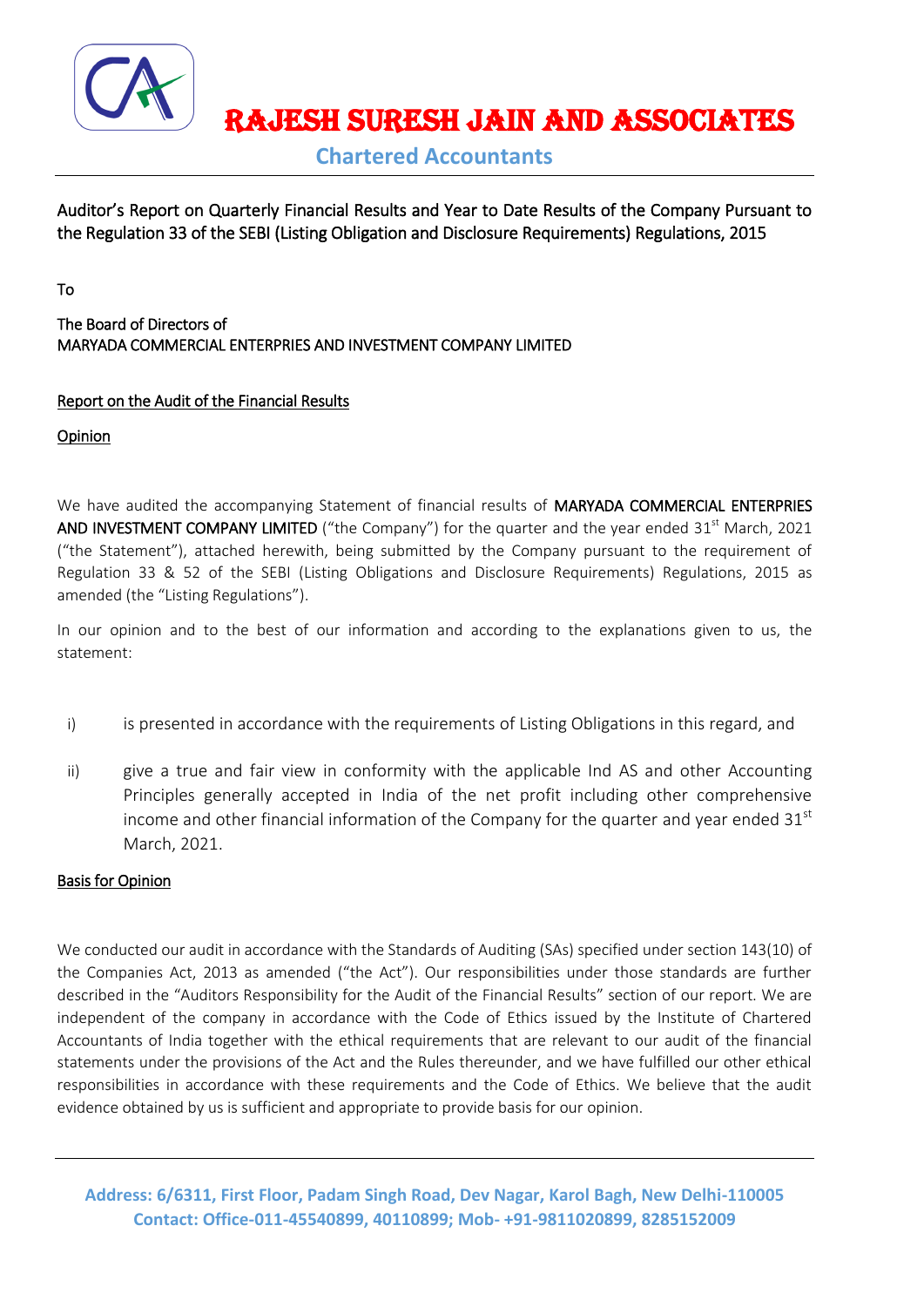# Management Responsibilities for the Financial Results

The statement has been prepared on the basis of the annual financial statements. The Board of Directors of the company are responsible for the preparation and presentation of the statement that give a true and fair view of the net profit and other comprehensive income of the company and other financial information in accordance with the applicable Accounting Standards specified under Section 133 of the Act, read with relevant rules issued thereunder and other accounting principles generally accepted in India and in compliance with Regulation 33 & 52 of the Listing Regulations. This responsibility also includes maintenance of adequate accounting records in accordance with the provisions of the Act for safeguarding the assets of the Company and for preventing and detecting frauds and other irregularities; selection and application of appropriate accounting policies; making judgments and estimates that are reasonable and prudent; and design, implementation and maintenance of adequate internal financial controls, that were operating effectively for ensuring the accuracy and completeness of the accounting records, relevant to the preparation and presentation of the statement that give a true and fair view and are free from material misstatement, whether due to fraud or error.

In preparing the statement, the Board of Directors is responsible for assessing the Company's ability to continue as a going concern, disclosing, as applicable, matters related to going concern and using the going concern basis of accounting unless management either intends to liquidate the Company or to cease operations, or has no realistic alternative but to do so.

The Board of Directors is also responsible for overseeing the Company's financial reporting process.

# Auditors' Responsibility for the Audit of the Financial Results

Our objectives are to obtain reasonable assurance about whether the statement as a whole is free from material misstatement, whether due to fraud or error, and to issue an auditor's report that includes our opinion. Reasonable assurance is a high level of assurance, but is not a guarantee that an audit conducted in accordance with SAs will always detect a material misstatement when it exists. Misstatements can arise from fraud or error and are considered material if, individually or in the aggregate, they could reasonably be expected to influence the economic decisions of users taken on the basis of the statement.

As part of an audit in accordance with SAs, we exercise professional judgment and maintain professional skepticism throughout the audit. We also:

 Identify and assess the risks of material misstatement of the Statements, whether due to fraud or error, design and perform audit procedures responsive to those risks, and obtain audit evidence that is sufficient and appropriate to provide a basis for our opinion. The risk of not detecting a material misstatement resulting from fraud is higher than for one resulting from error, as fraud may involve collusion, forgery, intentional omissions, misrepresentations, or the override of internal control.